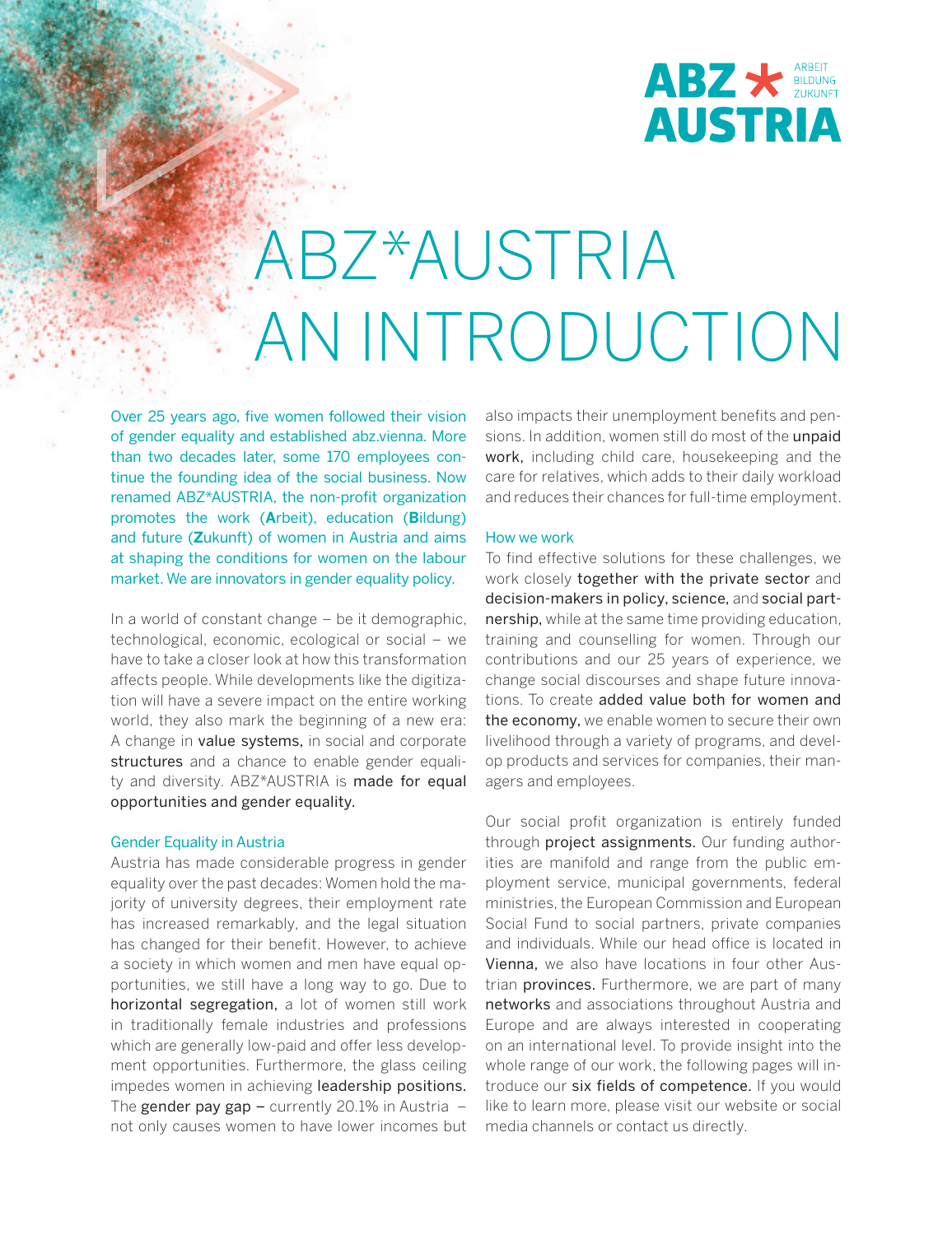

### OUR FIELDS OF COMPETENCE

Gender Mainstreaming and Diversity Management Gender mainstreaming is an essential means to assess how structures and processes in policy, business and society affect women and men differently. In addition, diversity management values employee differences based on gender, age, ethnic origin, ability, sexual orientation, religion etc. and implements measures to use their diversity to create added value for all. As cross-cutting issues, gender mainstreaming and diversity management play an important role in all of ABZ\*AUSTRIA's activities – in our programs, our collaborations with private sector

#### Reconciling Career. Family. Private Life

While the challenge of reconciling job, family and private life was considered an issue of working mothers for a long time, there has been a slow shift in public discourse in recent years.

Today, questions of how to maintain a healthy work-life-balance are asked by both women and men of all age groups. Reconciliation is a matter of management. Thus, companies are required to establish structures and cultures that allow for their employees (and managers) to combine their career with childcare, education, the care for relatives or volunteer work. Major levers to improve employees' work-life-balance are flexible working models and the active management of parental leaves. ABZ\*AUSTRIA has developed a digital tool called RoadMap that companies, our public relations, and in our contributions to policy and research. Furthermore, we have made a significant contribution to the development of quality standards and practical application of gender mainstreaming and diversity management strategies in Austria.

We offer consulting, training and workshops for companies that want to make use of their employees' diverse competences and regard diversity as a crucial factor for their present and future competitiveness.

allows companies to manage parental (and other) leaves efficiently and to promote an easy comeback after a leave of absence. The RoadMap offers guidelines, check-lists and forms for both (human resource) managers and employees, making the planning and implementation of leaves of absence easier. The online tool covers comprehensive information on parental and paternal leaves as well as educational and care leaves. Furthermore, we offer workshops, consulting, lectures, and support to companies that want to improve their employees' work-life-balance, to increase job satisfaction and company image.

ABZ\*AUSTRIA not only advises private sector companies, public authorities, universities, and non-profit organizations on the management of leaves, but also serves as a role model in this field.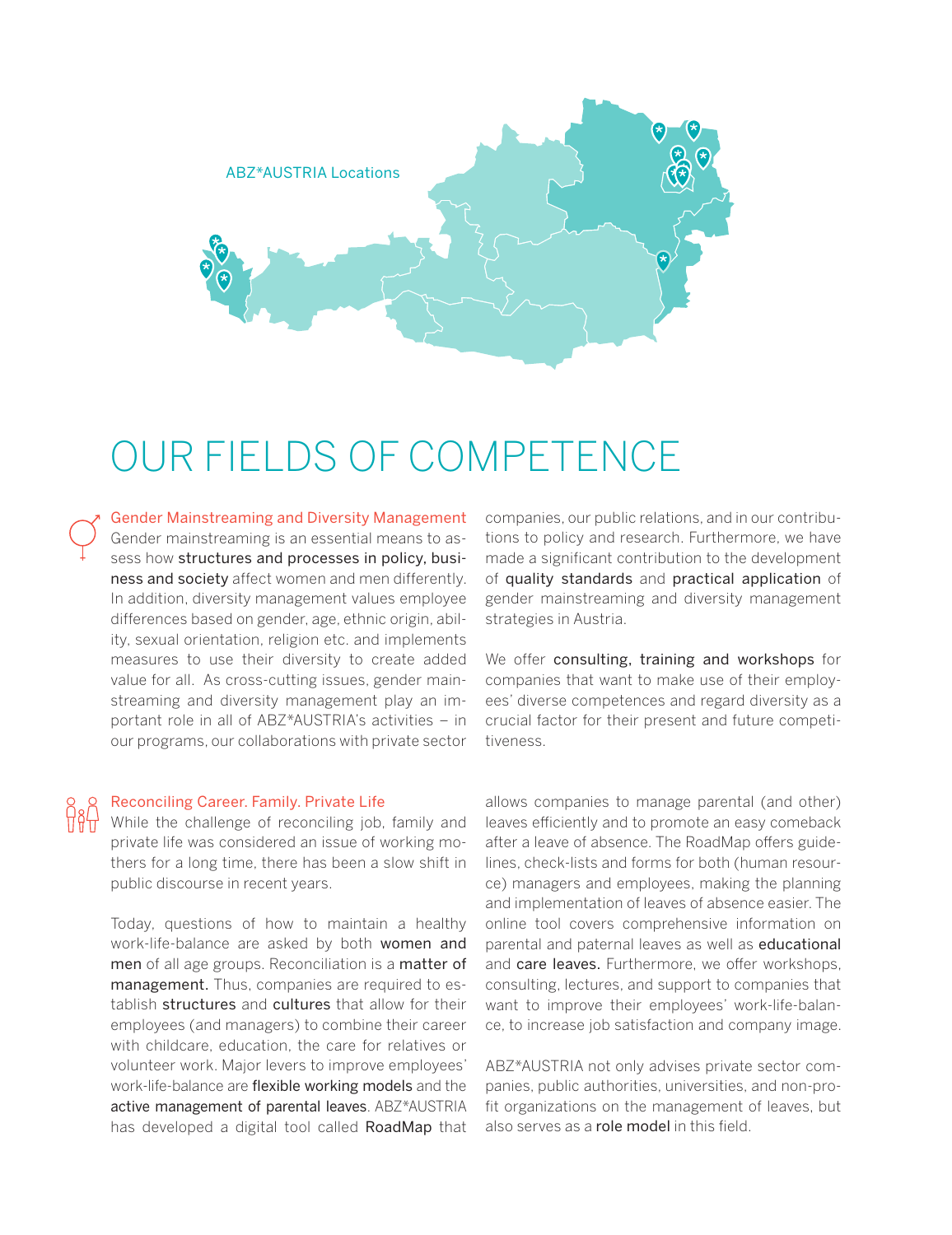

#### Work. Youth. Age

Today, more generations than ever are simultaneously active on the labour market. This leads to a variety of challenges for enterprises. In order to meet their demand for qualified workers, companies have to develop corporate strategies that cater to the needs and requirements of employees of different age-groups. Implementing working conditions that enable a work-life-balance and developing a successful employer branding strategy is crucial in the competition for qualified workers. ABZ\*AUSTRIA helps companies implement age management strategies and strives to decrease dis-

#### Lifelong Learning

Although women hold the majority of secondary and tertiary degrees in Austria, it is also mainly women whose highest completed level of education is compulsory schooling. Furthermore, fewer women take part in further training and professional development. This leads to a large number of women who are low-skilled and are more likely to be unemployed, work in atypical forms of employment or in poorly paid sectors. Lifelong learning increases the employability of women and enables professional reorientation. Through our training and education programs, we provide women with key skills to (re) enter the labour market and to work in a global information society. We empower them to learn inde-

#### Work. Migration. Integration

Through the (forced) migration movements of recent years, Austria has become a host country for people of different national, cultural, linguistic, and religious backgrounds and with a wide range of education and work experience. Their inclusion into Austrian society as well as their integration into the labour market has been aggravated by structural and language barriers.

Having offered a variety of programs for both migrant and refugee women for many years, we know about the challenges they often face. Our aim is to reduce the structural barriers for migrants and support them individually. Thus, we offer a range of support services for women, from a first orientation on the Austrian labour market and counselling

crimination of people from different generations – especially those of girls and women. Strengthening the employability of older and younger women is our goal.

This not only helps them gain a foothold on the labour market, but also increases the company's performance and competitiveness. Measures such as generational tandems, where knowledge is transferred from older employees to younger ones, or flexible working time models to prevent sick leaves or fluctuation are helpful tools to systematically implement age management in business.

pendently and encourage them to be self-confident and self-motivated. As a result of digitization, learning methods and tools are changing rapidly. Online tools and new media reduce access barriers for women because they can be used at any time and from any location. ABZ\*AUSTRIA uses game-based learning, digital counselling, e-learning, webinars, digital pinboards and blogs as new formats in addition to other learning methods.

Our goal in this field of competence is to support women in their professional reorientation and to open new perspectives and possibilities for them. One way to do so is to encourage them to choose a non-traditional profession, for example in technology.

in their native language to the examination of their qualifications as well as job and internship placements. Through our services, they are prepared for (re)entering the labour market, which not only increases their chances for a sustainable professional integration but also allows them to secure their own livelihoods. As the number of companies that recognize the benefits of cultural diversity within their workforce increases, there is a growing need for corporate structures and cultures that actively integrate migrant and refugee employees.

In order to support businesses in their attempt to employ migrant women, we offer consulting throughout the recruiting and on-boarding process and provide them with the necessary tools to successfully integrate them into their teams.